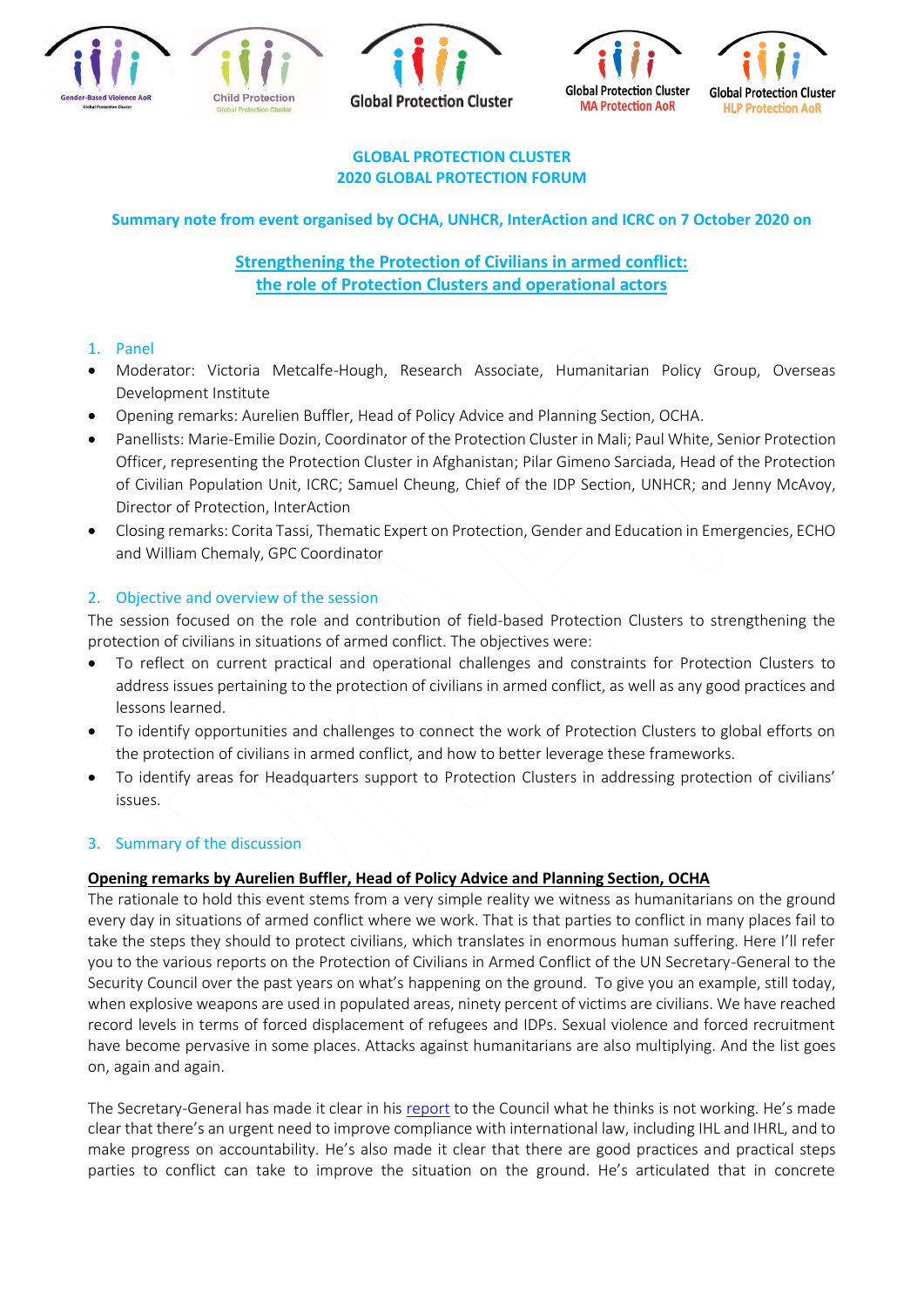recommendations, starting with advising Member States to adopt national policy frameworks; making sure that there is space for humanitarians to engage with armed groups and train armed groups on IHL; and that armed transfers and engagement is conditioned to very clear PoC criteria.

We know what we can and should do. The primary responsibility to take this forward rests with parties to conflict. Member States have pledged to ensure respect for IHL and they need to step up in some cases. It is also our responsibility as humanitarians to ask ourselves what we can do to support this agenda to better protect civilians on the ground. What are the tools at our disposal? Here our eyes turn towards Protection Clusters on the ground, which are key tools we have. How do we use the reporting and analytical capacity of our colleagues on the ground and the wealth of knowledge they have? How do we use humanitarian and protection programmes to better protect civilians? What is our advocacy power on the ground and at global level to advance protection of civilians on the ground? These are some of the questions we would like to explore in this discussion today.

We would like to hear from field colleagues what is working, what is not working, and what have they put in place that we can learn from? What kind of opportunities do they see that we're not seizing? What kind of challenges are they facing that we need to address? We would like to hear how at Headquarters we can better support Protection Clusters to make progress.

Finally, how do we connect the very good work of our protection colleagues on the ground to the very good work of our experts on PoC at global level? How we connect these two agendas: discussions at the Security Council and programmes on the ground? How Protection Clusters feed into the global PoC agenda but also how we equip our colleagues on the ground to leverage achievements at the global level to make progress at field level. Lastly, just to note we see this as a first discussion. There will hopefully be other opportunities to expand this discussion in the near future.

#### **Interactive panel discussion**

### **Strategies employed by the Protection Cluster to enhance the Protection of Civilians affected by armed conflict in Mali, including links between work at the field-level and policy influence at the global level.**

### **Marie-Emilie Dozin, Coordinator of the Protection Cluster in Mali**

The context in Mali and in the Sahel in general is of great concern in terms of protection of civilians. All the issues mentioned in the opening of today's event are happening on the ground in Mali including kidnaping, forced recruitment, sexual violence, with parties to the conflict deliberately targeting civilians and basic services like schools and health centres.

Let me share some examples of what has worked for us in Mali:

First, partners have strengthened their analysis and protection monitoring systems, so we've been able to better identify and better analyse protection risks. The system in Mali is based on a very strong network of protection monitors and local committees covering the different regions and collecting information relating to protection incidents, including human rights violations. When there is an imminent threat against civilians, like an attack on a village or displacement, they share a flash alert with the Protection Cluster. We are then able through the cluster system to communicate this to operational partners, like the Civil-military Coordination or the PoC division of the UN Mission, MINUSMA. There's a connection and complementarity between the grass roots mechanisms who are in the field and able to identify violations – and how the information is channelled through the cluster system to reach operational partners like MINUSMA who has a mandate to provide physical protection. Challenges to this system remain, including insecurity, access constraints and limited resources to respond to multiple threats to civilians' protection.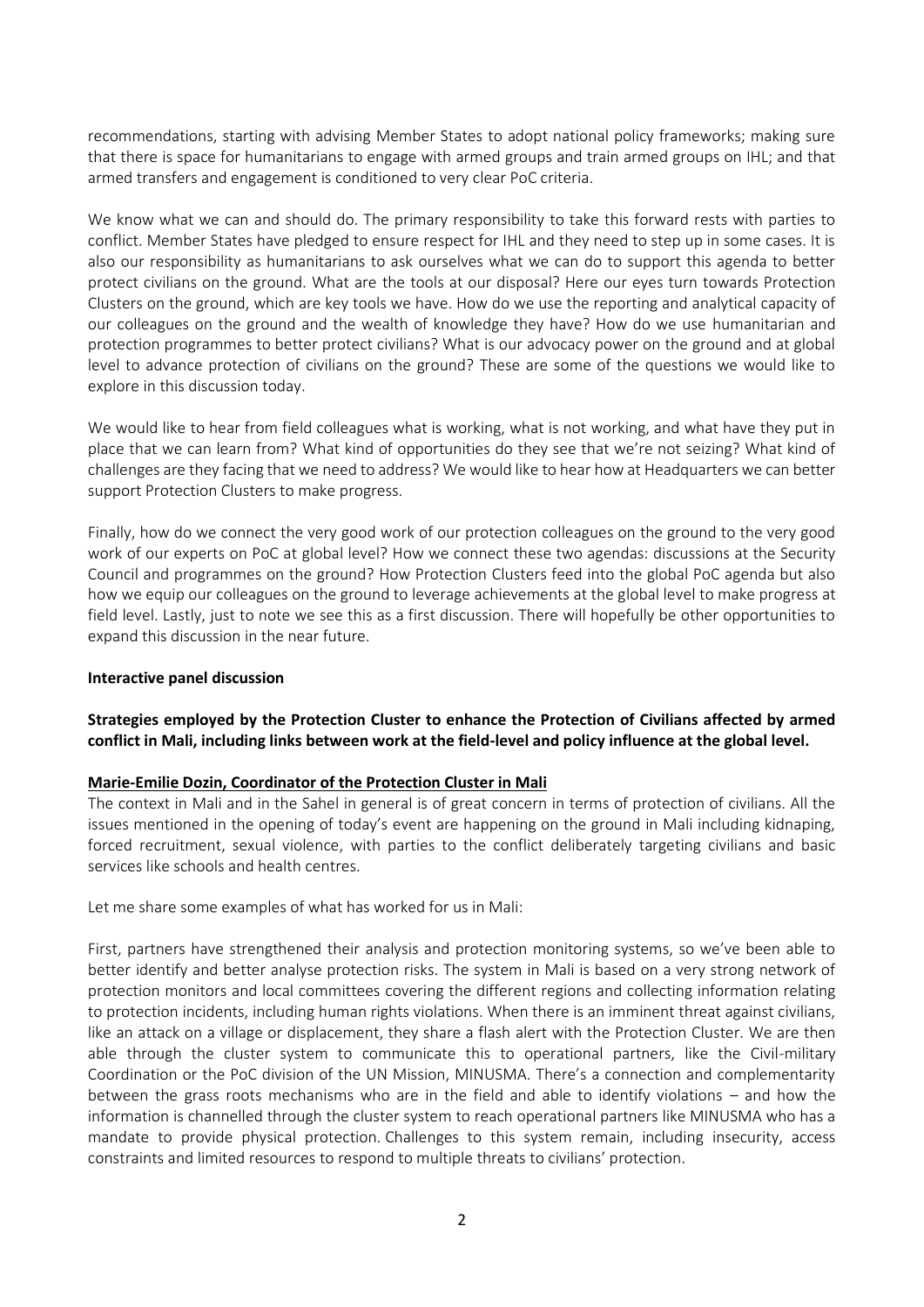But what has been effective for us is to work through these community-based mechanisms because they are a tool for protection. In Mali, the conflict is driven from the ground, mainly inter-communal violence. In a society where community is valued and where there is no presence of the State and a proliferation of armed groups, community-based mechanisms have sometimes been the only structure to provide protection. We've worked with partners to build, strengthen, train and support these existing community mechanisms. They've been able to identify protection incidents and to make referrals to protection actors so that we could also provide a response.

A second concrete example is the Monitoring and Reporting Mechanism (MRM) on serious violations against children. This is also a system that is based on a strong community network. Child protection monitors and committees have been able to identify more than 500 serious violations against children. In Gao, for example, five community-based networks were able to identify more than 100 children associated with armed groups. Thanks to dialogue with leaders of the armed groups and awareness raising sessions in the community; they were able to demobilize and reintegrate those children in the community. Supporting community-based and grassroots mechanisms should be at the core of any protection of civilians' strategy.

We've also had some success with linking our efforts on PoC at the field level to policy influence at the global level. With respect to the MRM mechanism, information that is collected by partners on the ground feeds into the reporting system and it goes all the way up to NY Headquarters to influence the reports of the UN Secretary-General. The MRM Task Force in country is co-led by UNICEF and the MINUSMA.

Another example of how we've been able to influence issues at the headquarters level is ahead of the renewal of the MINUSMA mandate in June 2020. The Protection Cluster and protection partners in-country were able to influence, to a certain extent, the narrative and discussions that were happening ahead of the renewal of this very important resolution in NY. We tried to influence how protection and food insecurity were very much interlinked in Mali, and how conflict was the real driver of the crisis. We've been producing an advocacy note on the inter-dependence between food insecurity and protection. This note was shared with all the speakers who then briefed the Security Council Protection of Civilians Expert Group in NY, thereby influencing their understanding of the crisis and protection priorities. Strong language was maintained in the MINUSMA resolution on protection of civilians, which should be a strategic objective for the mission. To an extent, we contributed to building the narrative and influencing the global PoC agenda.

**A huge amount of work has been done on PoC in Afghanistan over the years – by the Protection Cluster, other humanitarian actors and by the UN mission. Reflections on how these different stakeholders historically have worked together on PoC issues, including collective successes in terms of a collaboration in that context.** 

#### **Paul White, Senior Protection Officer, currently representing the Protection Cluster in Afghanistan**

There have been historic ups and downs in the working relationships on PoC in Afghanistan. Life is often complicated for humanitarians when there is a UN Mission in country. If the Mission has a broad mandate linked to a political agenda, it can make humanitarians somewhat uncomfortable.

Our context in Afghanistan includes a conflict lasting over forty years now. The UN mission (UNAMA) has been in existence for 20 years. The monitoring and reporting mechanism (MRM) on children affected by armed conflict was established by the Security Council in 2005. The cluster system started soon after. So, in Afghanistan, it is important to reflect on what happened in the past. We can't keep "reinventing the wheel" by starting afresh with every new team as we make the same mistakes. We must reflect and develop from our successes. It's not just the Protection Cluster and lead agencies that do the work on the protection of civilians. The AoRs are vital contributors in work on the PoC.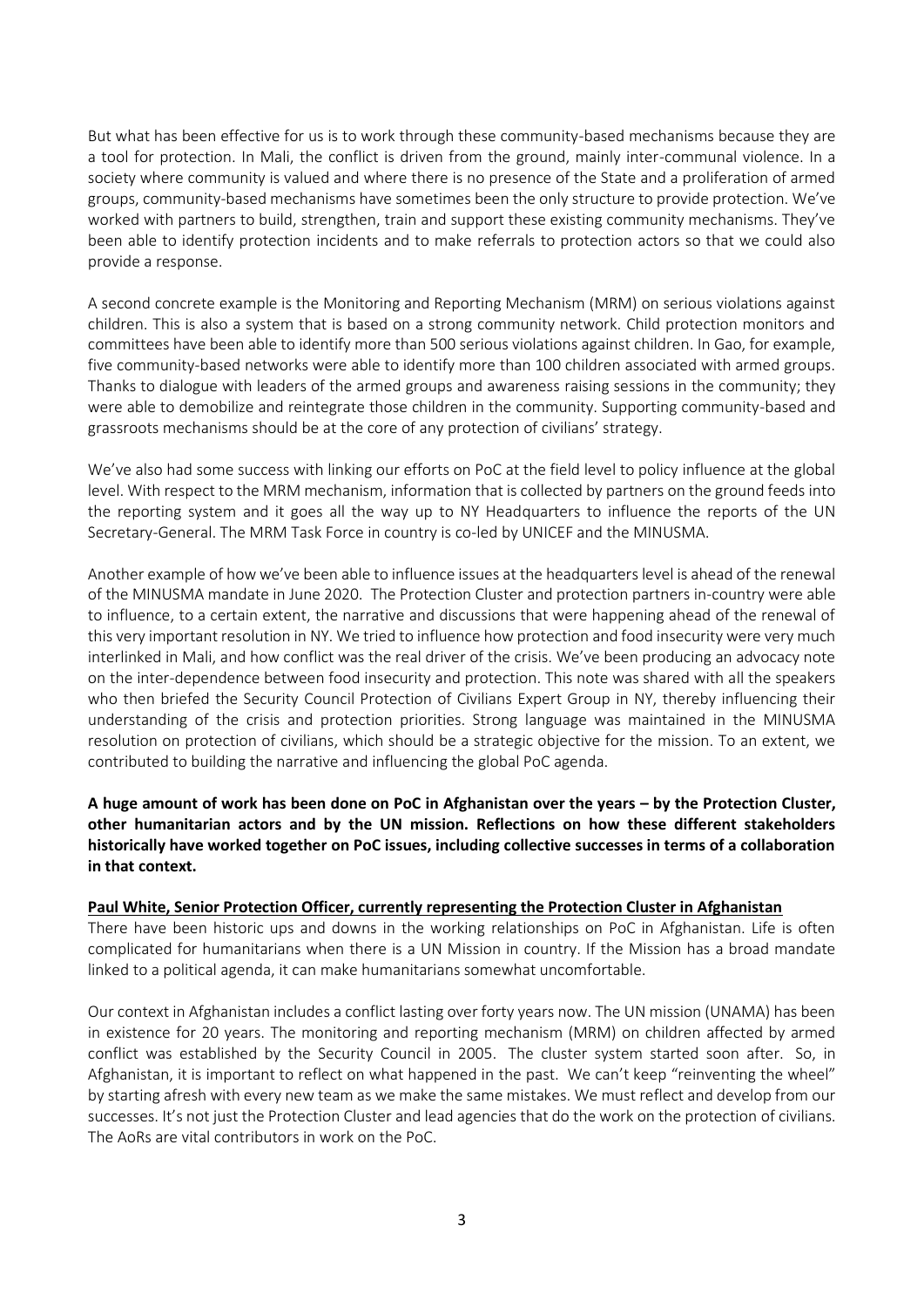In 2013 the Afghan operation together with others and the GPC got together and developed a [Diagnostic Tool](https://www.globalprotectioncluster.org/_assets/files/tools_and_guidance/GPC_Diagnostic_Tool_Interaction_UN_Missions_2013_EN.pdf)  [on how to work with missions.](https://www.globalprotectioncluster.org/_assets/files/tools_and_guidance/GPC_Diagnostic_Tool_Interaction_UN_Missions_2013_EN.pdf) It arose out of some bad experiences in places like Darfur and Afghanistan. It is a very good piece of work and it helped generate thinking in the clusters in Afghanistan so we understood each other better.

The tool identifies seven areas where we can achieve things together working with the missions and some areas that Protection Clusters need to leave alone. Of these seven areas, three could be considered as collective successes in Afghanistan:

- *Information sharing*. A key factor enabling engagement and improved coordination between actors in Missions and humanitarians was the fact that we started sharing information. The result was better protection outcomes. A working group comprising the Protection Cluster, civil military coordination and human rights facilitated coordination and information sharing. Information sharing has many aspects that flow into all parts of the operation and is vital. This was examined again by the GPC at a [civil military](https://www.globalprotectioncluster.org/_assets/files/gpc-civil-military_coordination-protection-outcomes.pdf)  [coordination for protection outcomes roundtable](https://www.globalprotectioncluster.org/_assets/files/gpc-civil-military_coordination-protection-outcomes.pdf) in 2018. This is also a valuable document and builds on the 2013 diagnostic tool.
- *Advocacy and communications*. There have been successes in Afghanistan in identifying and using the data that we collect on civilian casualties, mortality and morbidity rates – and this being done in a systematic way. We might overemphasize the successes because for five years in a row Afghanistan has topped the list of the number of children killed and maimed in the world. We have not had as much success as we need. Yet, advocacy and communications has worked quite well through the concerted efforts of the Mission, the agencies and the clusters working together. We have tried to work with the anti-government elements to get them to reduce the use of explosive devices and change tactics. Again, although we claim some success it is not visible in the statistics over the longer timeframe.
- Strategy development. We have some success is working together on strategy development. We've tried to look at situations of civilians injured in various incidents. We've promoted policies that increase the protection of and assistance to civilians in strategies.

Promoting accountability is a major area of the work that has also been 's been relatively successful at various levels.

In Afghanistan we can do more on:

- Participation in coordination forums. We do come together from time to time but there is not enough dynamism in the relationships between for example the Human Rights component in the Mission, the clusters and some of the agencies. This is now changing as we have a new team in place.
- *Contingency Planning* on PoC, together. We do separate contingency planning in different aspects of the humanitarian operation but perhaps we should work together more on specific issues related to PoC in our contingency planning.
- *Joint trainings*. We don't seem to have our cluster teams working as closely as we could with the Human Rights component of the Mission on joint trainings. Here we can engage INGOs and local NGOs to build the network that will result in putting more pressure on both armed actors and government forces who are perpetrators of the problems relating to PoC.

**Fifteen years since the establishment of the Protection Cluster at global and field levels, what we've learned about the role the Protection cluster can and should play in enhancing protection of civilians in armed conflicts, key challenges and how we can help overcome some of these.** 

#### **Samuel Cheung, Chief of the IDP Section, UNHCR**

It's useful to reflect back to the inception of the cluster some fifteen years ago and see to where we've come. I came across a statement from the first Assistant High Commissioner (Protection) for UNHCR, Erika Feller from 2006, when the clusters were being rolled out on a pilot basis. She described the cluster approach as having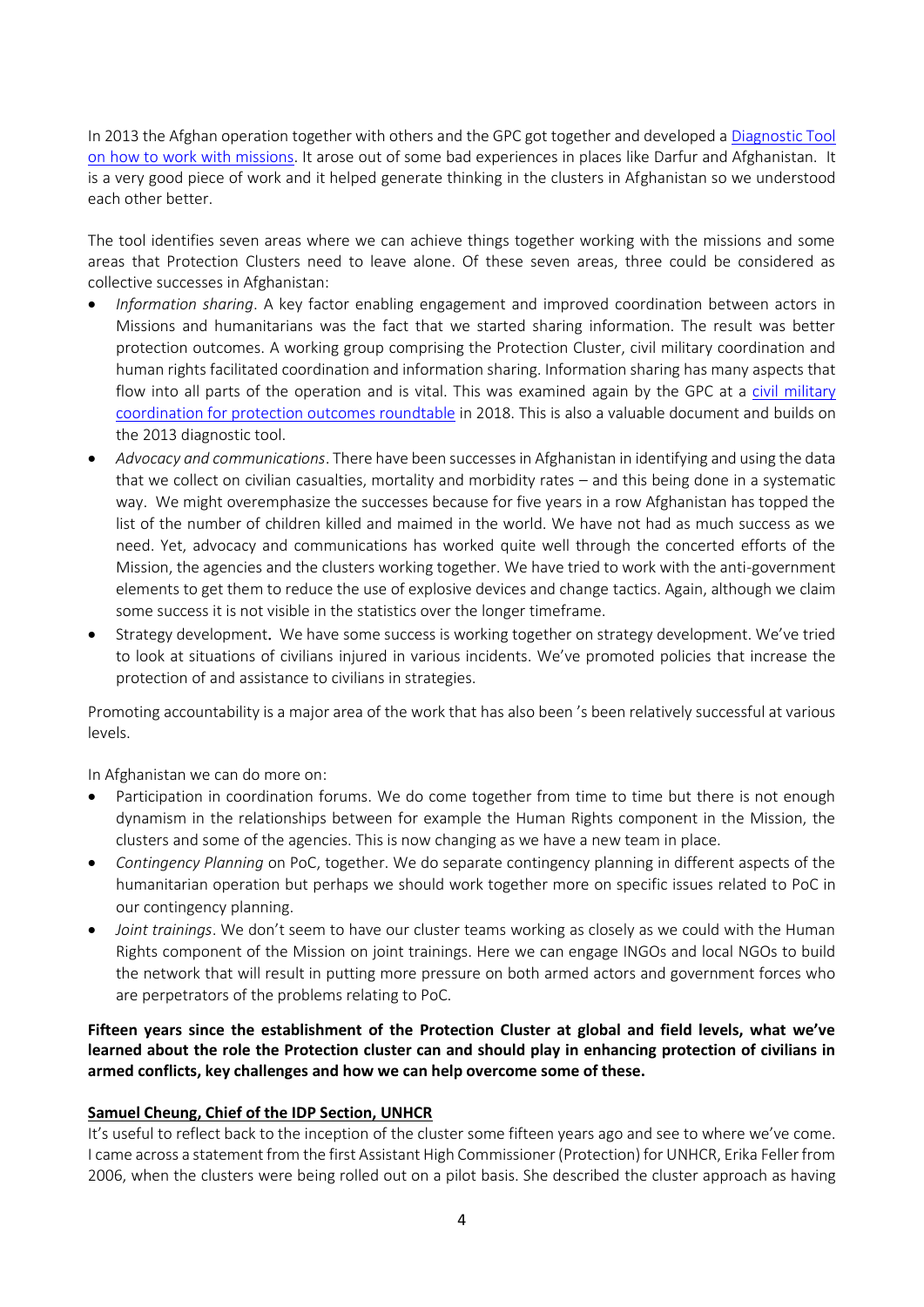been formulated as a means of operationalizing the notion of the responsibility to protect. I found that refreshing as it brings us back to the central motivation of R2P, which is ending the worst forms of violence and persecution, and in the case of PoC, the basics of mitigating and avoiding civilian harm to the extent that we can. For humanitarians, this is without the use of force in contrast to peacekeeping settings where there are other dimensions. As we reflect on these roots of the Protection Cluster, there is some key learning from how it has engaged on PoC and its key accomplishments:

First, it's clear that the clusters have an unavoidable and critical role. If we look at the clusters today, more than half of them are in contexts with active conflicts. The majority if not all of them have lasting effects of conflicts still with them whether active or sporadic.

In addition, Protection Clusters have evolved into a forum for mobilisation of international and national action on protection and the development of protection responses. This responsibility involves working together with missions, and all those on the ground, in terms of developing PoC strategies. Historically, clusters were integral to first developing humanitarian/mission collaboration around PoC strategies. Today, this has advanced with coordination embedded, and more enhanced mechanisms for sharing of information, strategies and responses.

Other areas in which the Protection Clusters have played a key role is  $-$  sometimes by trial and error  $$ developing key humanitarian protection practices. Some of the early ones included protection by presence, while these days we look more at aspects like the agency of communities, community self-protection mechanisms and influencing the behaviour of parties to conflict.

Finally, at the strategic level we must look at accomplishments related to HCT Protection Strategies. Out of 29 countries where there's an HCT, 22 have HCT Protection Strategies. There's also a growing norm that protection should be a standing agenda item on the HCT agenda.

At the same time, we also have to acknowledge the challenges. Based on feedback received, we have found that among many colleagues there is a lack of comfort and familiarity in strategizing, programming and responding on core, sometimes sensitive, PoC issues. This relates to three different areas:

First, it relates to skills and guidance. On this front, in 2019 UNHCR started development of a Protection in Armed Conflict Toolkit. This was partly based on a training needs assessment and the unanimous response from colleagues was that they wanted more guidance and more support on how to use IHL, on issues like humanitarian negotiations, civ-mil coordination, humanitarian evacuations, etc. To date it has been internal with UNHCR but the plan is to roll it out to all protection actors, and not only target coordinators but also frontline workers and operational protection partners so we're all on the same page and working together.

Second, at the strategic level, great progress has been made on HCT Protection Strategies, and there's been an uptick in recent years of PoC being a key aspect of these strategies. Despite this, a recent GPC review still found need for significant improvement on how we systematically include PoC issues in HCT Protection Strategies. It might be easy to rally an HCT or all the humanitarian actors together on issues like protection mainstreaming. In contrast, it's not necessarily a given on that the humanitarian system will rally around issues like PoC where there may be concerns about sensitivity, questions about how to engage with parties to conflict.

Third, it relates to improving our responsive programming on PoC. Based on preliminary responses to the survey sent ahead of this event, several issues rose to the surface and point toward building on and improving responses going forward. Major issues of concern include how we deal with risks and effects of direct harm and physical insecurity? Others included situations where there is constant intercommunal violence and deliberate disregard of IHL? How do we address root causes and early action? Clusters generally felt stronger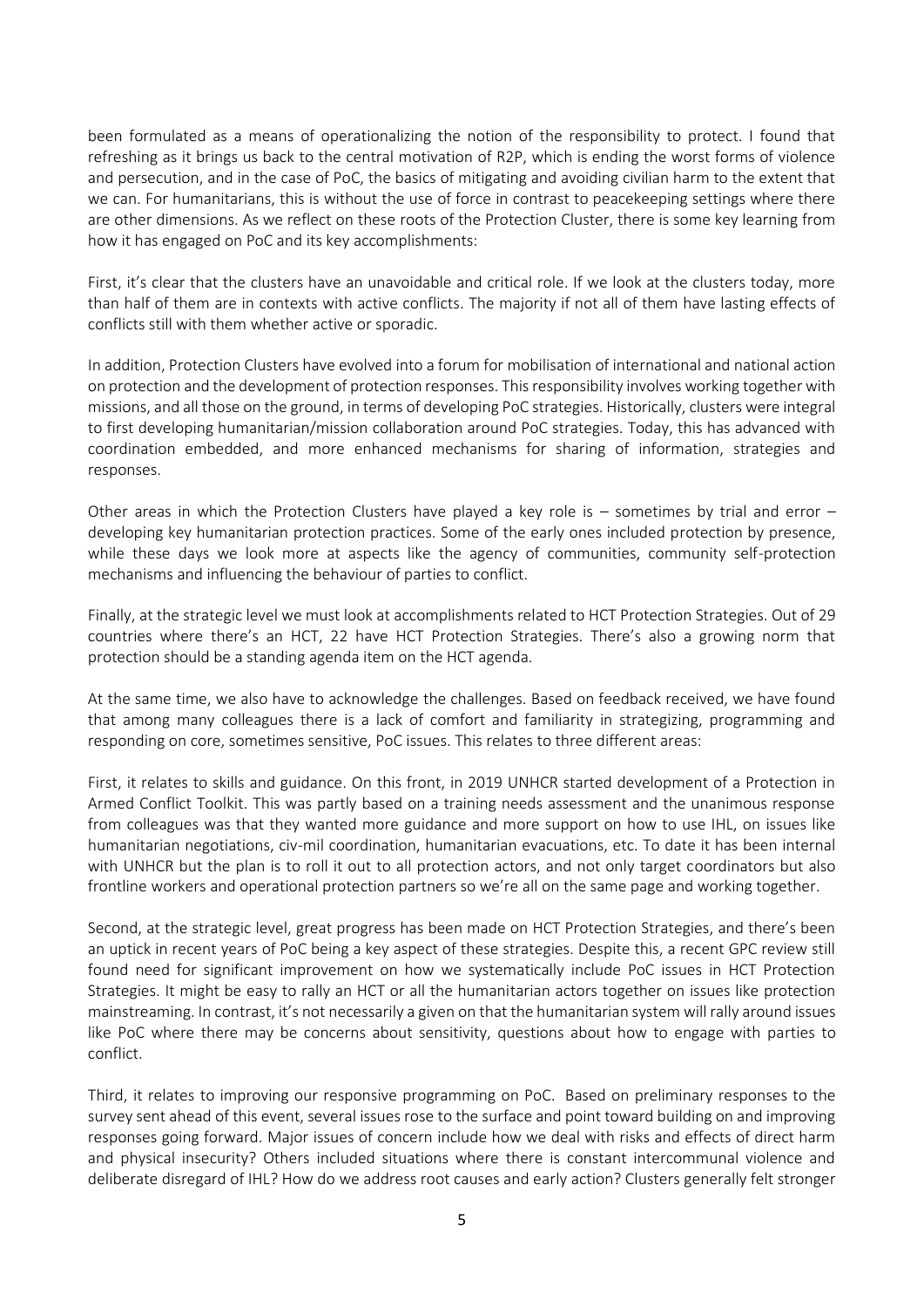on advocacy, monitoring and analysis. They felt less strong on directly addressing PoC incidents through referrals and activities/programmatic responses. Going forward, possible directions for improving responsive planning (in HRPs) and concrete programming on PoC issues involve:

- Taking a step forward on monitoring and analysis in terms of just not looking at the HCT as its only audience but how do we widen that to programming and deliverables? How do we influence behaviour based on that analysis and through wider stakeholders?
- How can we build on practices of early warning/early alerts and better link these to direct responses for victims of IHL violations or PoC incidents?
- How do we work together to influence parties to conflict/duty bearers to have more protection sensitive behaviour that is respectful of IHL? Can we be more targeted in this work? Are there some goals and milestones – e.g. best practices like political declarations or voluntary declarations in terms of adhering to norms with respect to schools and health facilities?
- Finally, how do we continue to strengthen and build on best practices in terms of local and communities self-protection?

### **Critical factors in effectively influencing the behaviour of conflict parties to spare civilian populations from the effects of war, drawing from the ICRC's experience.**

### **Pilar Gimeno Sarciada, Head of the Protection of Civilians Population Unit, ICRC**

We must acknowledge that the way in which we operate as humanitarian organisations is different. Our approaches to PoC are different and thankfully complimentary. Many of the approaches that the ICRC takes are based on our modus operandi, which is a bilateral confidential dialogue with parties to a conflict, and therefore some of the practices that I may put forward might not be applicable to all the organisations listening today.

One first and foremost step to be able to influence 6behaviour is to have a strategy of influence. That may be obvious but while we may have strategies in a country for the overall response, we might not have within these general strategies clear influencing strategies that are coherent and have a long-term vision. Changing 6behaviour of armed actors is something that needs to have a long-term perspective.

It is also vital to have a strong institutional memory. The strategy must be anchored in the institution/organization that is carrying out this strategy in a way that goes beyond the turnover of staff to avoid reinventing the wheel.

Second, dialogue is about constant engagement. We must 6behaviour it is not a one off. Dialogue and influencing needs persistence and our strategy must take that into account. It's not about discussing one incident. It's about the long run.

Third, another important point for influencing is understanding the pattern of harm. In order to influence, one must understand the protection concerns affecting the people we are trying to protect as well as the causes behind those concerns. Why are things happening? Is it really because there is intentionality or not? The way we're going to build our strategy of influence is going to depend on our understanding of the issues, the causes and why the behaviour of actors is the way it is.

A further point that is important is understanding the conflict parties. In order to understand their 6behaviour, we must know who they are. On many occasions we try to engage with actors without understanding their motivations, where they come from, what their culture is even. There are many aspects around the people that we want to influence that are unknown to us.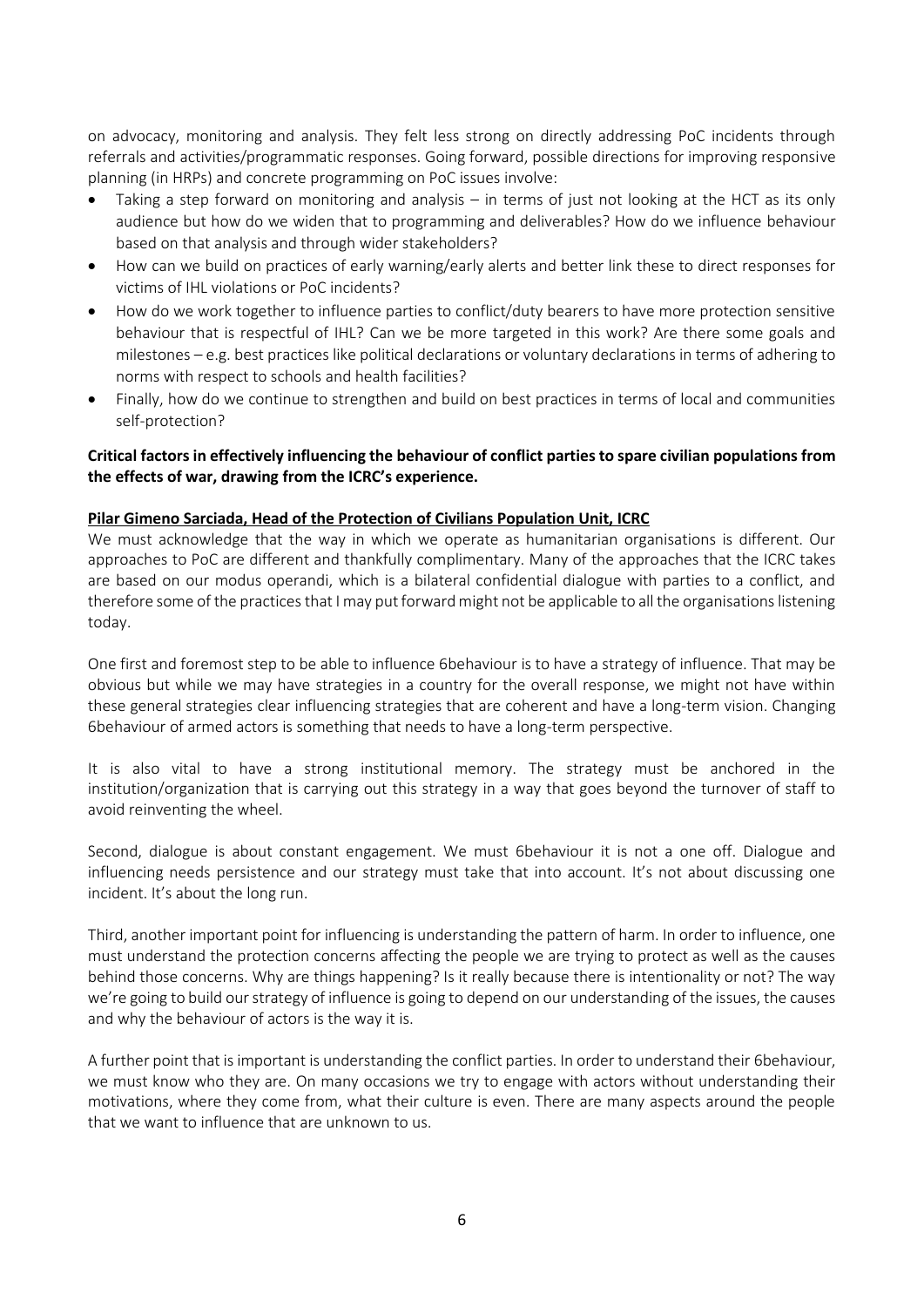The ICRC has conducted an internal study recently on the quality of dialogue. This has helped us understand that there are criteria that are critical to influence behaviour. These are:

- *Capability* or knowledge of the basic rules by armed actors. Do they have a behavioural regulations? A code of conduct? What are the cognitive and interpersonal skills they have in order to engage with us? Do we have those skills ourselves? How do they organise themselves in terms of hierarchical lines?
- *Opportunity* the environment in which those actors move. What is the physical and social environment that enables the 7organization of those actors? What context and resources do they have? What is the environment and physical access to the people we want to talk to? What social norms do they use in terms of their engagement with communities? What is the community's involvement? What is their identity as a group?
- *Motivation –* whether there's a willingness or not of those actors to engage with us. What are the beliefs they have, and whether these enable or impede engagement with humanitarian organisations on issues of concern to us? Are there any values or emotions linked to this engagement? Are there issues of perception in being seen engaging with us? Any opportunistic sense that we can utilize in order to draw them into engaging with us.

Another point we have learned through practice is to put the law into perspective in a way that we can engage and influence through the social values and local norms that the communities and local actors are using. As much as we understand that IHL is of universal value there are many ways in which those values are represented across the countries that we work in. The law is always reflected in some social norms and taking a different stance and working from the humanitarian consequences and values and local norms point of view might lead to a better influencing of actors.

There is also the role of communities in terms of their own positioning in relation to the actors that we are trying to influence and how we draw from those communities in order to understand better how to influence – or influence the influencers.

Two other points especially important for the ICRC. One of them is trust as a pre-requisite for engagement. For actors to engage with us they must understand who we are. We must be predictable. In our case, the engagement is also based on the fact that we are an organization that works at the confidential level. Lastly, we do not have only one approach, but a multiplicity of approaches that work together. One of them is dialogue but we also undertake training, capacity building and support. This is on IHL issues but also for example training on war surgery for instance, evacuations of war-wounded as part of our humanitarian mandate, etc. So, we not only preach IHL, we also practice IHL.

**Insights from InterAction's experience convening a group of humanitarian and human rights NGOs to influence US policy and practice on the Protection of Civilians, including how replicable that experience could be with other States who similarly engage in international military operations.**

#### **Jenny McAvoy, Director of Protection, InterAction**

It's important that approaches to particular issues be very context dependent. We need to look at the very specific patterns of harm and actors involved in perpetrating them and then figure out how to engage. It's important to recognise that not all PoC issues emanate from a deliberate attempt to target or inflict harm. There's a broad spectrum of PoC concerns or examples of how parties to conflict behave. On one end you might have deliberate targeting and inflicting of deliberate harm. At the other end of the spectrum you may have no intent to harm but a lot of accidents. Somewhere in the middle what we may see is ongoing carelessness or recklessness with the use of force. Knowing what pattern of harm we're dealing with is critically important.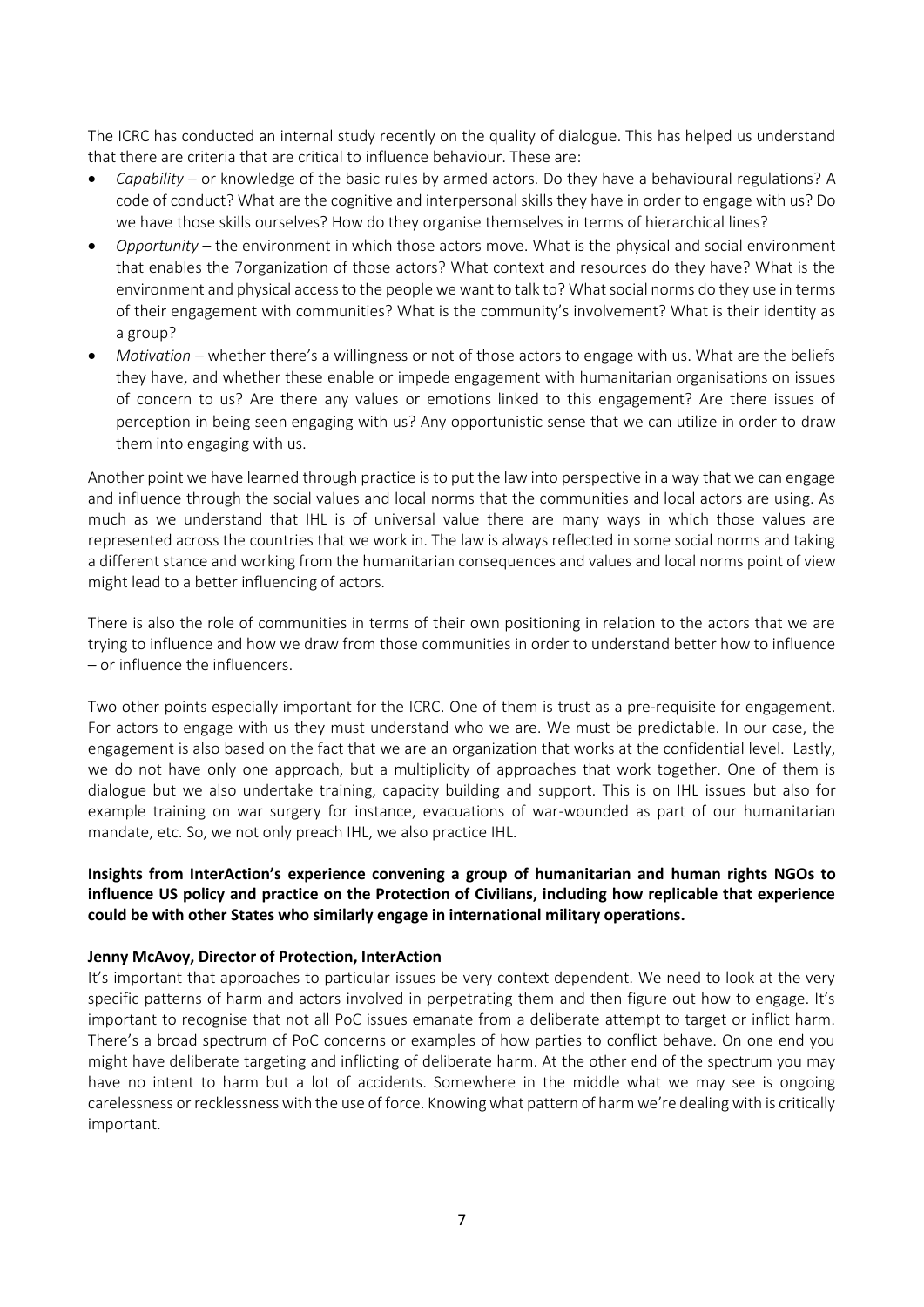In the US context, it was following the US airstrikes on the MSF hospital in Kunduz, Afghanistan that prompted a group of InterAction humanitarian members to come together to take a critical look at the US contribution to civilian harm in its own military operations. We looked at formal policy as well as informal practices and joined forces with human rights organisations to address these issues. We have been able to open up a meaningful dialogue with the US Department of Defence on [measures](https://www.interaction.org/blog/civil-society-guidance-for-a-model-policy-dod-policy-on-civilian-harm/) that the US can and should take to minimise harm to civilians in its military operations and through its security partnerships with other States and non-State actors. In doing so, we have been calling on the US to take action in order to avoid and minimise harm and to encourage their allies and other actors to do the same.

#### A few key reflections:

First, we commonly speak of direct engagement with parties to conflict in order to influence or change their behaviour. This protection dialogue is indispensable and critically important, but we also need to keep the broader policy environment in mind, at a national level, including legislators and parliamentarians, media reporting and public opinion. In doing so, we should particularly ensure that the voices of affected people are heard, acknowledged, and are responded to in some way. This helps to ensure that the policy context and dialogue around these issues is practical and oriented towards problem-solving real issues.

Second, we need to think of our role as humanitarians as not only as addressing specific problems but helping to counteract a permissive environment whereby harm to a civilian population is tolerated as the inevitable reality of an armed conflict. We can change the overall environment in which harm is occurring. We've learned a lot from this process in the US context whereby the US Congress has now required the US Department of Defence to develop a policy on minimizing civilian harm.

Third, one critical lesson learned from this experience is how we frame our concerns can have an enormous effect on how that dialogue unfolds, and on the receptivity of the actors we're trying to influence. It is critically important for us as humanitarian and human rights organisations to get beyond simply reciting IHL and HR obligations – and consider alternate ways of framing. It's critically important to get to the practical and operational dynamics that we're trying to change. In other words, how exactly are people suffering harm and what changes do we need to see in order to disrupt that ongoing pattern of harm? Relying solely on the law can get us mired in a legal debate whereas in fact the practical matter of ongoing harm needs to be dealt with and, as humanitarians, our goal is for that harm to be reduced. It's imperative that we have a strong analysis of those patterns and can come with practical recommendations.

Finally, it's been helpful for InterAction to zoom in on some neglected topics and unpack them, do some detailed diagnosis and analysis in order to be able to push the envelope on critical issues. For example, in the US policy context there's a heavy emphasis on individual civilian casualties and addressing the circumstances of death and injury to individuals. What tends to be neglected is the widespread destruction of civilian objects, i.e. civilian property and assets, public services, and infrastructure. By doing some devoted work on the circumstances in which this destruction occurs, and possible measures to minimize that destruction, InterAction has been able to broaden the scope of attention.

There are many other topics that warrant this kind of unpacking. For example, how militaries partner with one another and whether there's mutually reinforcing accountability for measures to minimize harm to civilians. A critical issue that the humanitarian community should be seized with is the relationship between conflict and hunger. It's been a few years since the four famines and we have yet to really look at how policies and behaviours of parties to conflict create the conditions for famine and to have a more holistic, strategic joinedup way of thinking about it as humanitarians and more strongly incorporate this into our dialogue with parties to conflict.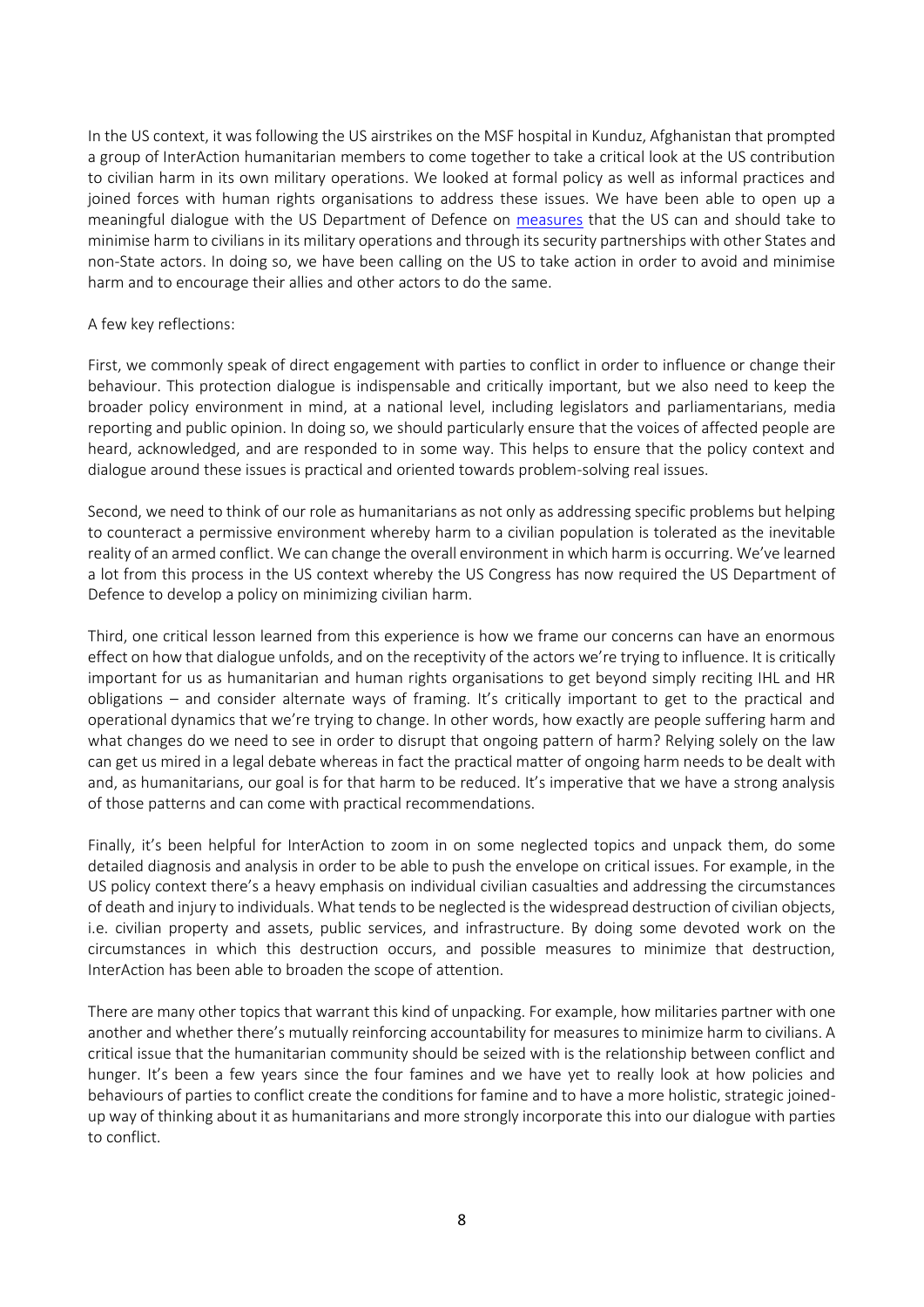On the question of how replicable InterAction's experience could be with other States who similarly engage in international military operations, I would caution against a simple copy and paste. We should never do that. It always needs to be context-specific. However, some things are replicable. For professional military forces who care about honour, professionalism, reputation, serving their population, dialogue should be possible. Shaping their policies and practices should be possible. In terms of the resources at our end, it's tapping into the knowledge and expertise of a community of actors that share a singular common purpose to have a constructive, practical and concrete dialogue and mobilising this collective influence.

#### **Highlights from Q&A**

The discussion then turned to questions posed by the participants, including:

- How to Influence a conflict party that is not so well structured, doesn't have a clear line of command and whose motivations or opportunities are less clear. There are many approaches for influencing decentralised armed groups. These include tracking patterns of violence, identifying instances in which the group has shown a willingness to protect the civilian population or restrain itself, and understanding motivation including trying to distinguish between violence as something that is done intentionally as a policy, and something that happens as a practice, but is not necessarily mandated. If you don't have a centralised group, your strategy of influence must tackle the commanders at local level as opposed to hierarchically. Engagement strategies should mirror the structure of the group. For more information on this topic, see: ICRC's [The Roots of Restraint](https://www.icrc.org/en/publication/roots-restraint-war) in War that explores the different types of armed actors and provides some guidance on to how to influence behaviour depending on the structure of the group. Some practical experiences were shared. In Afghanistan one approach has been to identify an NGO that has the strongest relationship with the group, and work through them. In Mali, the community in some instances has been able to find a solution with those groups.
- How to bring local actors, including grass roots actors and local communities, and their capacities into the strategic approach to protecting civilians adopted by a Protection Cluster (or Protection Cluster and UN mission). In Mali, local grass roots actors and community protection initiatives link up through the Protection Cluster to the UN mission. But the cluster system remains difficult to navigate when you are not familiar with it. Protection Cluster Coordinators must make an extensive effort to facilitate interaction with local communities and networks and build on their knowledge and capacities. In Mali, the Protection Cluster is building on these relationships with local NGOs and communities through its NGO partners, and promotes their engagement in strategic discussions, analysis and advocacy. There are many obstacles for the participation of local NGOs, and even more so for local communities in the cluster system. We still have a lot to do in this regard. Some notable practices among Protection Clusters to facilitate that interaction with local actors to boost their capacities and work with them as fundamental partners on PoC concerns were noted. These include facilitating confidential bilateral dialogue at the local level and mapping of motivations, interests, opportunities together with those who have the knowledge on the ground. However, this must be done more systematically.
- How to build on community self-protection mechanisms and strategies, including looking at how communities have sought to take preventive action to resolve community conflicts before they escalate into protection of civilians' concerns. The panel underlined the strong role of communities themselves in driving priorities and engaging in a direct dialogue with parties to conflict. While it is not always safely possible in every context there's a lot more that we could be doing on this front. Some research highlights that well-organised communities are effective in undertaking their own negotiations with parties to conflict. As humanitarians, perhaps we need to think about our role as a facilitator or a broker for more direct dialogue between military forces, even NSAGs and the population under their control. We also have an important role to play to ensure that whatever agreements are reached are sustained and implemented in practice. In Mali, a local NGO in the region of Mopti worked for close to a year with two communities on a peaceful charter to strengthen the social cohesion between these communities. It's a model that they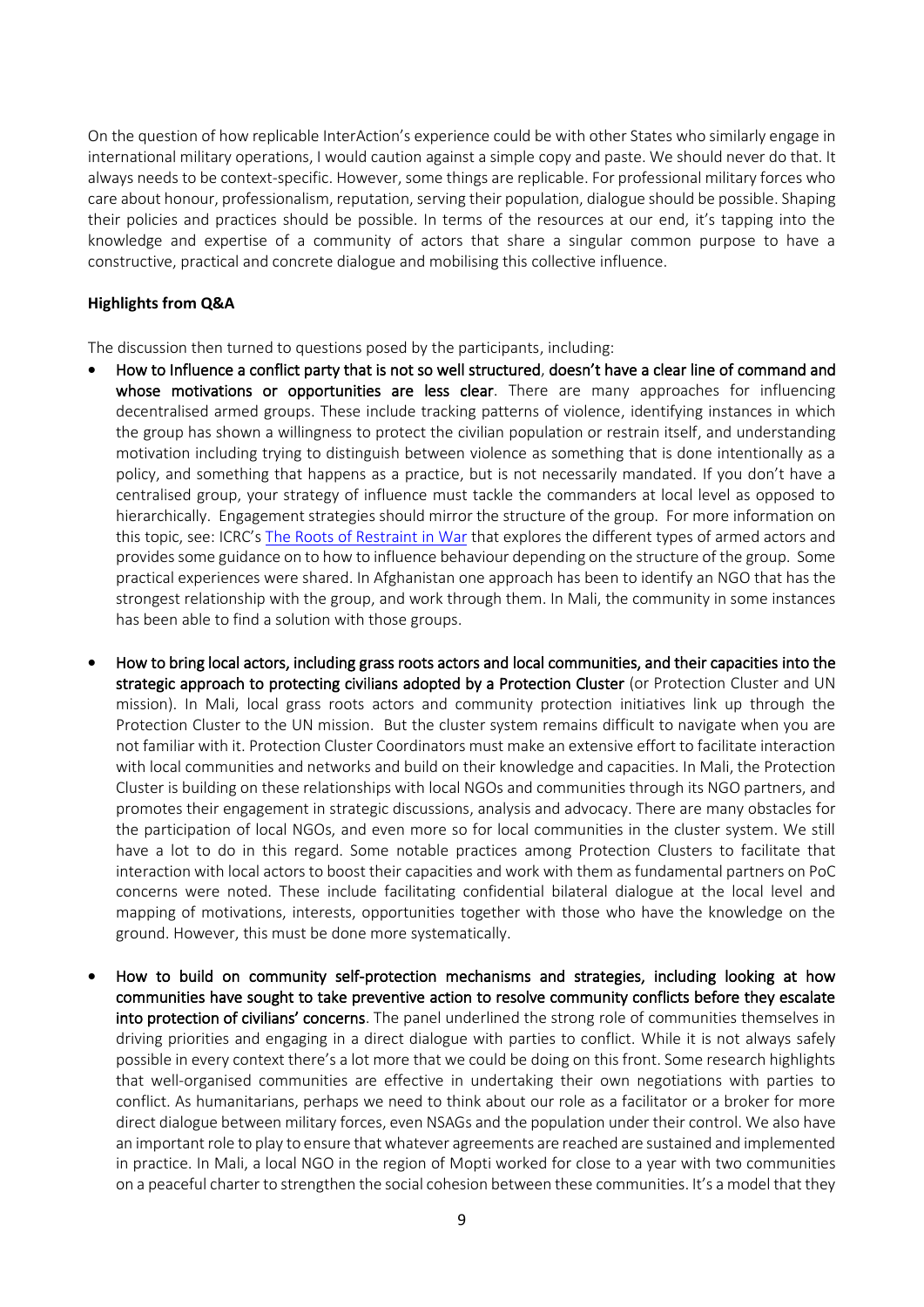are looking to replicate in other parts of the country. There is a wealth of other examples of different types of self-protection mechanisms, especially for early warning and referrals. Several organisations are doing this digestion, cataloguing and examination. However, country examples are very contextualised and local and may be difficult to replicate.

The correlation between strong senior leadership and the prioritisation of the protection of civilians in politically charged conflict situations. It was noted that it's crucial that leadership be well advised by protection experts. A Humanitarian Coordinator can move ahead quite progressively but needs solid advice. Strong leadership is an enabler, but it shouldn't be a pre-requisite for action on the protection of civilians. Experience shows that typically strong leaders do want to have a voice on the protection of civilians. The ones who are less vocal are the ones that we need to target. Obviously, there are evolutions of situations and priorities on the ground. Partly the challenge is understanding that PoC involves both short-term and long-term work. It involves long term major behavioural changes that come with peace processes. But there is also a significant amount of PoC work that serves short-term needs and realities, particularly on the responsive end, in terms of mitigation and at the community level. Leadership is at all levels. At the very top of the UN system, we know the Secretary-General's commitment to the PoC agenda is unwavering. There are multiple entry points for influencing the protection of civilians at the ground, NY, and around the world.

### **Closing remarks by Corita Tassi, Thematic Expert on Protection, Gender and Education in Emergencies, ECHO**

Comprehensive contextual and qualitative risk analysis should remain at the core of any PoC strategy to ensure effective decision-making and an evidence-based response and advocacy. Stakeholder analysis is essential – including identification at the local, national, regional, and global level of the potential enablers and blockers as well as the degree of participation, influence and interest on the PoC agenda. The Protection Cluster should strengthen its support affected communities, operational actors in analysing threats, vulnerabilities, existing capacities and potential opportunities to engage with armed actors and other relevant stakeholders.

While the Protection Cluster and its members should have an active and proactive role in shaping collective efforts on the PoC, it is important to reiterate that comprehensive PoC strategies are an inter-agency and collective effort and an effective PoC strategy should be built across sectors, stakeholders and frameworks. A more coherent and stronger evidence-based approach is needed, including systematic and consistent information management and sharing, capacity building, training, joint contingency planning, early warning systems and evidence-based advocacy. It's also crucial to ensure improved community engagement, increased accountability towards, and communication with, affected communities. PoC is a collective effort that goes beyond humanitarian partners and involves military, peace and development actors in a comprehensive nexus approach. Encourage multidisciplinary and multi-stakeholder approaches aimed at decreasing risks faced by the affected populations.

Reducing harm and providing appropriate responses to the affected population is our core mandate. This also must include advocating and negotiating at global, national and local levels for more relevant policies and practices aimed at reinforcing a longer-term dialogue on, and framework for the PoC. The Protection Cluster should reinforce its support of existing civil military coordination mechanisms and its engagement with civil components of peacekeeping and military missions as well as with development actors to enhance systematised and coordinated frameworks and mechanisms: PoC is a shared priority. However, it remains essential that such engagement does not to impair humanitarian principles, or the perception there of, and our ability to negotiate access and deliver assistance to affected populations.

The promotion of IHL is a priority for ECHO. The protection of civilians and advocating for the restrictions of the means of armed conflict and the methods of warfare remain an essential component of any ECHO funded action. ECHO supports the identification of the challenges related to ensuring IHL compliance with a focus on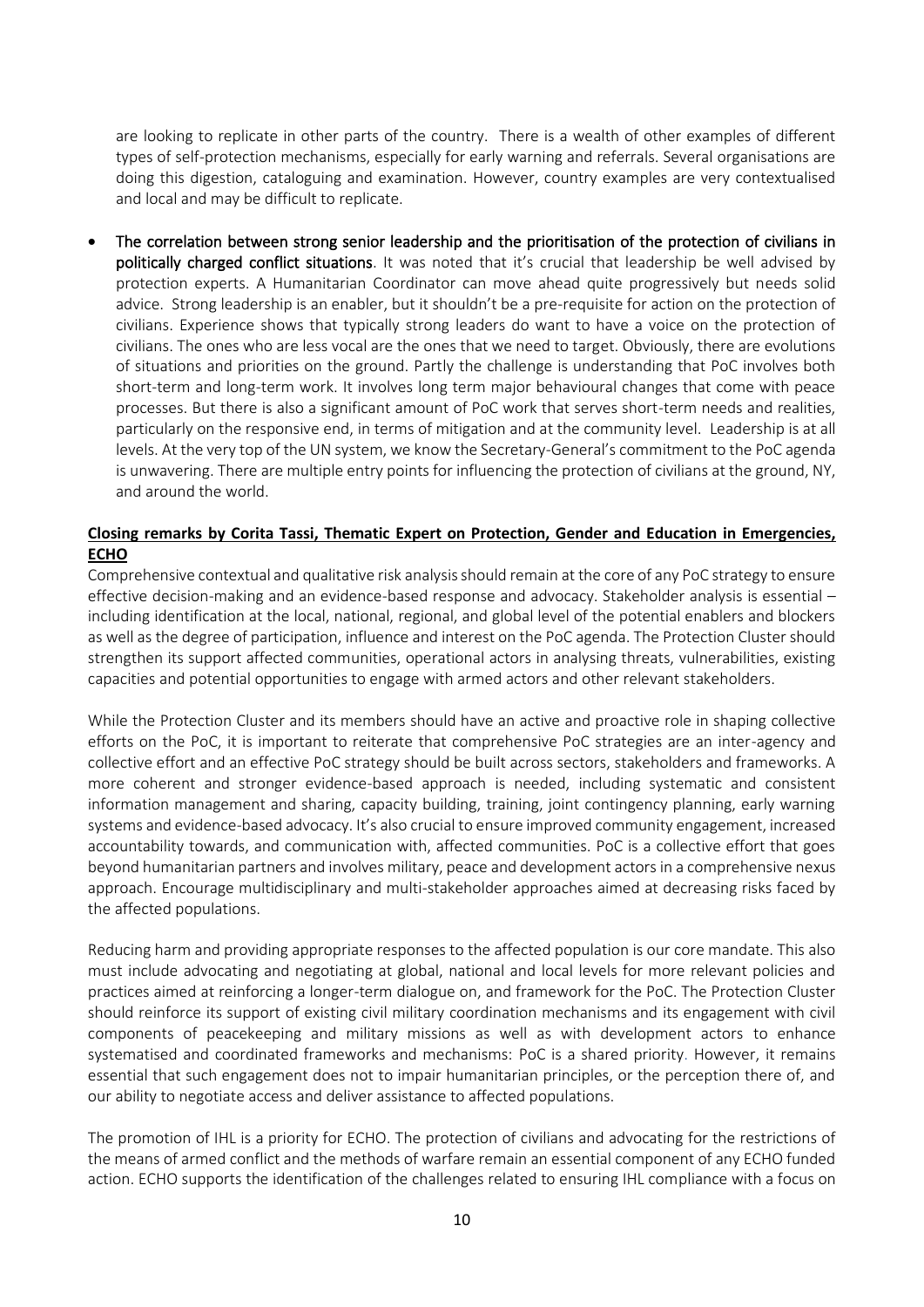funding pragmatic ways to address and respond in an effective manner to IHL violations and to concretely improve the protection of civilian populations.

#### **Closing remarks by William Chemaly, Global Protection Cluster Coordinator**

How can the Protection Cluster contribute to work on the protection of civilians (PoC)? Much of the PoC efforts happens outside the coordination of the protection cluster, and that is how it should be. Clusters, however, should be aware of these efforts, encourage, learn from them, connect to and contribute to them. The first way the clusters can contribute is by serving as a space for exchange of good practice and tools to ensure continuity on PoC work from year to year. If well done, such an approach would allow for incremental improvements and avoid recreation of the wheel time and again. The second way the clusters can contribute is simply by doing their basic protection coordination work well and predictably well.

The GPC has made a commitment in its current Strategic Framework to ensure the basics of protection coordination are in place in all operations. Four elements in particular came out of today's discussion with regard to Cluster contribution to PoC work: (1) Ensure the basics are in place, including in terms of good engagement with communities, strong protection analysis, monitoring and referral pathways that are responsive, and triggered by alerts from communities. (2) Utilise existing systems (tools, policies and mechanisms) to enhance the Protection of Civilians and contribute to them more consistently. (3) More predictable field Protection Cluster contribution and linkages to the global PoC agenda, and with key actors, including peacekeeping-missions. (4) Advocacy and influencing, including by using existing platforms or fostering a space for complementarity between actors to exchange on different approaches and practices and ensuring institutional knowledge.

### 4. Key recommendations for further discussion by GPC actors<sup>1</sup>

- **Strengthen in-depth and continuous contextual analysis of patterns of harm, including stakeholder analysis** to understand capabilities, motivations and interests of conflict parties and other relevant actors on PoC issues of concern, as well as opportunities and impediments at the local, national, regional and global-levels to reduce the risks that civilians experience in armed conflict and ensuring strategic and programmatic responses in line with this contextual analysis.
- **Contributing to and leveraging global efforts, existing tools and mechanisms to advance the protection of civilians in armed conflict.** Multiple tools and entry points already exist, including the annual report of the UN Secretary-General on the protection of civilians in armed conflict and monitoring and reporting mechanisms such as the MRM and MARA, as well as at the country-level, including various civil-military coordination platforms. The Secretary-General's recommendations are a basis for dialogue on the protection of civilians at national and subnational levels. These include a consistent call to States to adopt national policy frameworks on the protection of civilians, which provides an opportunity for civil society and other actors to feed into this process and engage national actors on their PoC efforts and implementation of relevant policies.
- **Recognizing, reinforcing, and fostering more direct efforts from protection actors through complementary and coordinated approaches to the protection of civilians in armed conflict**. Efforts to strengthen PoC involve a range of humanitarian actors and approaches to directly respond to immediate needs arising from and engage with parties responsible for harm to civilians. These also require investment in engaging actors outside humanitarian response who share a common objective in the protection of civilians, including the diplomatic community, peace operations, and development actors. In addition,

<sup>&</sup>lt;sup>1</sup> These broad recommendations for further discussion come from the co-organisers based on the discussion during the event and were not discussed during the event itself.